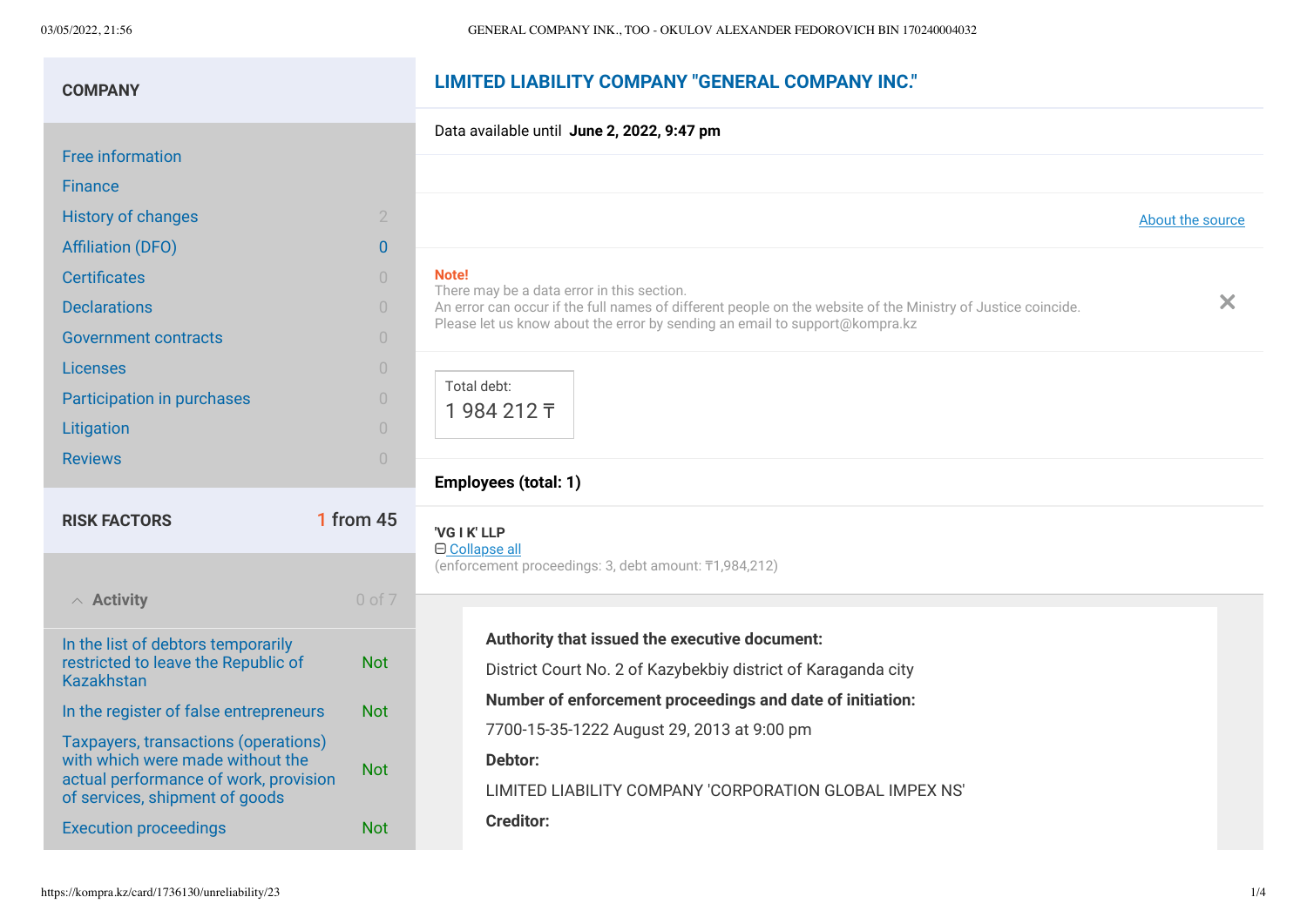| <b>Tax debt</b>                                                                                                                                | <b>Not</b> |
|------------------------------------------------------------------------------------------------------------------------------------------------|------------|
| Debt on taxes and customs payments                                                                                                             | Not        |
| <b>ESF</b> issuance limitation                                                                                                                 | Not        |
| <b>NEW</b><br>$\land$ Arrests                                                                                                                  | $0$ of $3$ |
| Prohibition on registration actions                                                                                                            | Not        |
| Encumbrance on the share of the<br>founder of a legal entity                                                                                   | Not        |
| Encumbrance on the share of a legal<br>entity that is a founder in other legal<br>entities                                                     | Not        |
| $\wedge$ Bankruptcy                                                                                                                            | $0$ of $7$ |
| Announcement of initiation of a<br>rehabilitation case                                                                                         | Not        |
| Announcements about the application<br>of the rehabilitation procedure and the<br>acceptance of requirements by the<br>temporary administrator | Not        |
| Announcements on holding a meeting<br>of creditors in the rehabilitation<br>procedure                                                          | Not        |
| Announcements on the initiation of<br>bankruptcy proceedings and the<br>procedure for filing claims by creditors<br>with an interim manager    | Not        |
| Declaration of bankruptcy and<br>liquidation with the initiation of<br>bankruptcy proceedings                                                  | Not        |
| Announcements on holding a meeting<br>of creditors in bankruptcy proceedings                                                                   | Not        |
| In the bankruptcy register                                                                                                                     | <b>Not</b> |

03/05/2022, 21:56 GENERAL COMPANY INK., TOO - OKULOV ALEXANDER FEDOROVICH BIN 170240004032

#### **The essence of the requirements:**

Collection in favor of citizens

**Recovery amount:**

202 000 ₸

**Enforcement agency, bailiff:**

Republican state institution "Department of Justice of the Karaganda region of the Ministry of Justice of the Republic of Kazakhstan", Central territorial department for the execution of judicial acts of the Department of Justice of the city of Karaganda of the Ministry of Justice of the Republic of Kazakhstan, Karaganda, Mustafina st.

**Production progress:**

**Travel ban start date:**

#### **Орган, вынесший исполнительный документ:**

Районный суд №2 Казыбекбийского района города Караганды

### **Номер исполнительного производства и дата возбуждения:**

15951-15-35-1222 19 февраля 2015 г., 20:00

**Должник:**

**Взыскатель:**

**Сущность требований:**

Алименты

**Сумма взыскания:**

 $0 \overline{\tau}$ 

#### **Орган исполнительонго пр-ва, судебный исполнитель:**

Республиканское государственное учреждение «Департамент юстиции Карагандинской области Министерства юстиции Республики Казахстан», Центральный территориальный отдел по исполнению судебных актов Департамента юстиции г. Караганды Министерства юстиции Республики Казахстан, г.Караганда, ул.Мустафина 6\4, гульфайруз саттыбаева гайнулаевна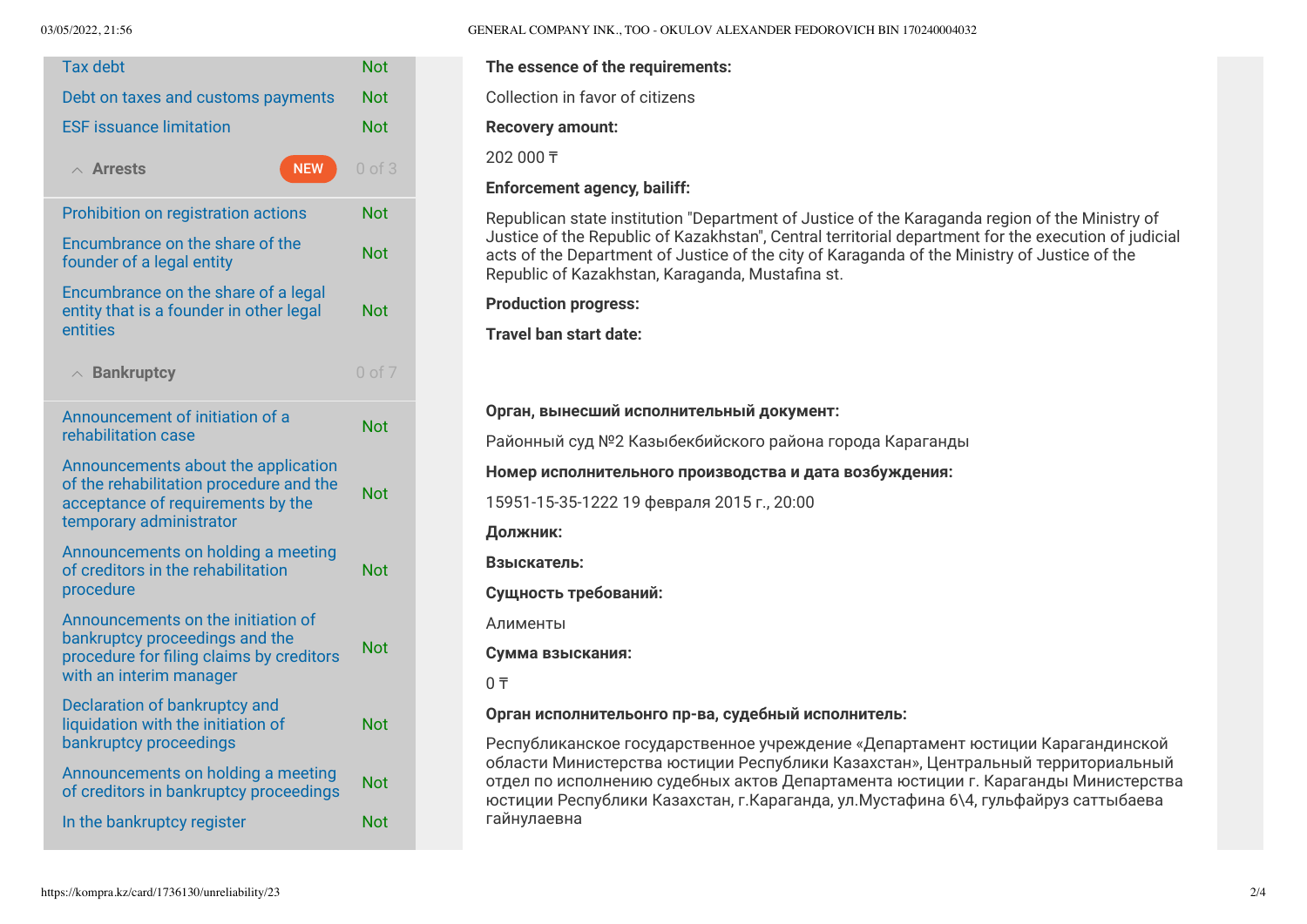| $\wedge$ Procurement                                                                                                          | $0$ of $6$                         |
|-------------------------------------------------------------------------------------------------------------------------------|------------------------------------|
| Unscrupulous participant in public<br>procurement                                                                             | Not                                |
| Unscrupulous procurement supplier<br>Samruk-Kazyna                                                                            | Not                                |
| Unscrupulous participant of AEO<br>"Nazarbayev Intellectual Schools"                                                          | Not                                |
| <b>Unscrupulous participant AEO</b><br>"Nazarbayev University"                                                                | Not                                |
| <b>Register of Unscrupulous ETP Mitwork</b><br><b>Suppliers</b>                                                               | Not                                |
| Unscrupulous participant in the<br>procurement of the National Bank of the<br>Republic of Kazakhstan and its<br>organizations | <b>Not</b>                         |
| $\land$ Supervisor                                                                                                            | $0$ of $9$                         |
| Register of search for debtors for<br>alimony                                                                                 | Not                                |
| Defendants/debtors in enforcement<br>proceedings                                                                              | <b>Not</b>                         |
| Linked to terrorist financing                                                                                                 | Not                                |
| criminal investigation                                                                                                        | Not                                |
| Search for missing persons                                                                                                    | Not                                |
| In the database of pedophiles                                                                                                 | <b>Not</b>                         |
| In the list of debtors temporarily<br>restricted to leave the Republic of<br><b>Kazakhstan</b>                                | $\overline{\overline{\mathbb{U}}}$ |
| Register of debtors / defendants on                                                                                           |                                    |
| enforcement documents                                                                                                         | Not                                |

#### 03/05/2022, 21:56 GENERAL COMPANY INK., TOO - OKULOV ALEXANDER FEDOROVICH BIN 170240004032

**Ход производства:**

**Дата начала запрета на выезд:**

#### **Орган, вынесший исполнительный документ:**

Специализированный межрайонный экономический суд Павлодарской области

#### **Номер исполнительного производства и дата возбуждения:**

1138-15-55-1022-13-55 February 5, 2012 at 8:00 pm

**Debtor:**

'VG I K' LLP

**Creditor:**

### **The essence of the requirements:**

Recovery in favor of legal entities and persons engaged in entrepreneurial activities

### **Recovery amount:**

1 782 212 ₸

## **Enforcement agency, bailiff:**

Republican state institution "Department of Justice of the Pavlodar region of the Ministry of Justice of the Republic of Kazakhstan", Branch of the Department of Justice of the Pavlodar region of the Ministry of Justice of the Republic of Kazakhstan "TO for the execution of judicial acts of Pavlodar", Pavlodar st. Lermontova 53, aydin samenkulov mukhamedzhanovich

**Production progress:**

**Travel ban start date:**